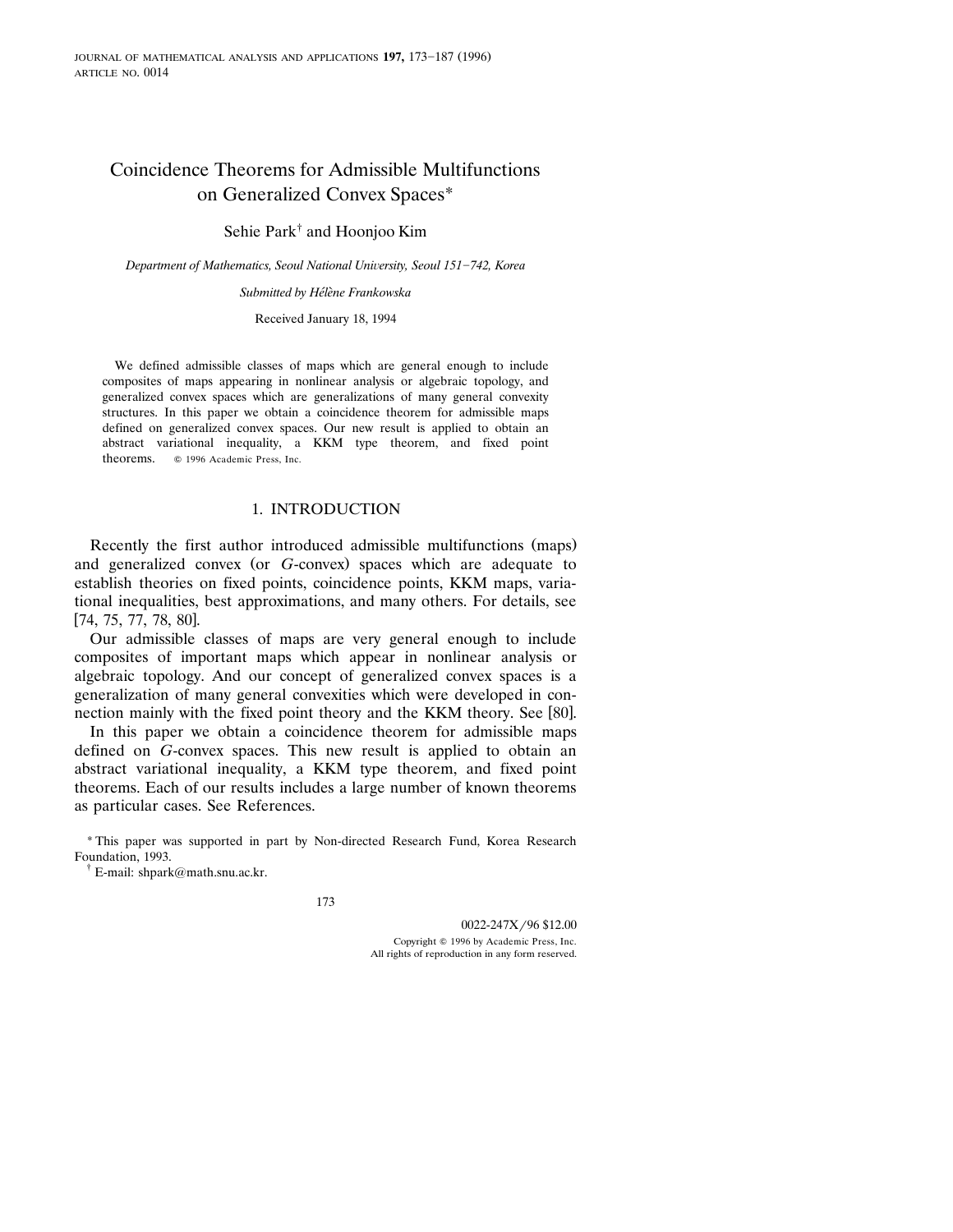The origin of our coincidence theorem is known as the Fan-Browder fixed point theorem due to Fan [27] and Browder [16-17]. In fact, using his own generalization of the classical KKM theorem [51], Ky Fan [27] established an elementary but very basic ''geometrical'' lemma for multifunctions. Later Browder [16] restated this result in the more convenient form of a fixed point theorem by means of the Brouwer fixed point theorem and the partition of unity argument. Since then, there have appeared numerous generalizations and applications in various fields such as fixed point theory, minimax theory, and variational inequalities. Many of these results are unified and improved in this paper.

### 2. PRELIMINARIES

A *multifunction* (or *map*)  $F: X \rightarrow Y$  is a function from a set *X* into the power set  $2^Y$  of *Y*, that is, a function with the *values Fx*  $\subset Y$  for  $x \in X$  and the *fibers*  $F^{-}y = \{x \in X : y \in Fx\}$  for  $y \in Y$ . For  $A \subset X$ , let  $F(A) =$  $\bigcup \{Fx: x \in A\}$ . For any  $B \subset Y$ , the *(lower) inverse* and *(upper) inverse* of *B* under *F* are defined by

$$
F^{-}(B) = \{x \in X : Fx \cap B \neq \emptyset\}
$$
 and  $F^{+}(B) = \{x \in X : Fx \subset B\}$ ,

resp. The *(lower)* inverse of  $F: X \rightarrow Y$  is the map  $F^{-}: Y \rightarrow X$  defined by  $x \in F^{-}y$  if and only if  $y \in Fx$ . Given two maps  $F: X \rightarrow Y$  and  $G: Y \rightarrow Z$ , the *composite GF*:  $X \sim Z$  is defined by  $(GF)x = G(Fx)$  for  $x \in X$ .

For topological spaces *X* and *Y*, a map  $F: X \rightarrow Y$  is *upper semicontinuous* (u.s.c.) if, for each closed set  $B \subset Y$ ,  $F^{-}(B)$  is closed in *X*. A map  $F: X \rightarrow Y$  is *compact* provided  $F(X)$  is contained in a compact subset of *Y*.

Note that composites of u.s.c. maps are u.s.c. and that the image of a compact set under an u.s.c. map with compact values is compact.

Let  $\overline{\phantom{a}}$  denote the closure.

Let  $\mathcal V$  be the fundamental system of neighborhoods of the origin 0 in a topological vector space (simply, t.v.s.)  $E$ . In  $E$ , a convex hull of its finite subset will be called a *polytope*.

Given a class  $X$  of maps,  $X(X, Y)$  denotes the set of maps  $F: X - 1 \circ Y$ belonging to  $X$ , and  $X$ , the set of finite composites of maps in X.

A class  $\mathfrak A$  of maps is defined by the following properties:

(i)  $\mathfrak A$  contains the class of  $\mathbb C$  of (single-valued) continuous functions;

(ii) each  $F \in \mathfrak{A}_c$  is u.s.c. with nonempty compact values; and

(iii) for any polytope *P*, each  $F \in \mathfrak{A}$ <sub>c</sub> $(P, P)$  has a fixed point, where the intermediate spaces of composites are suitably chosen for each  $\mathfrak{A}$ .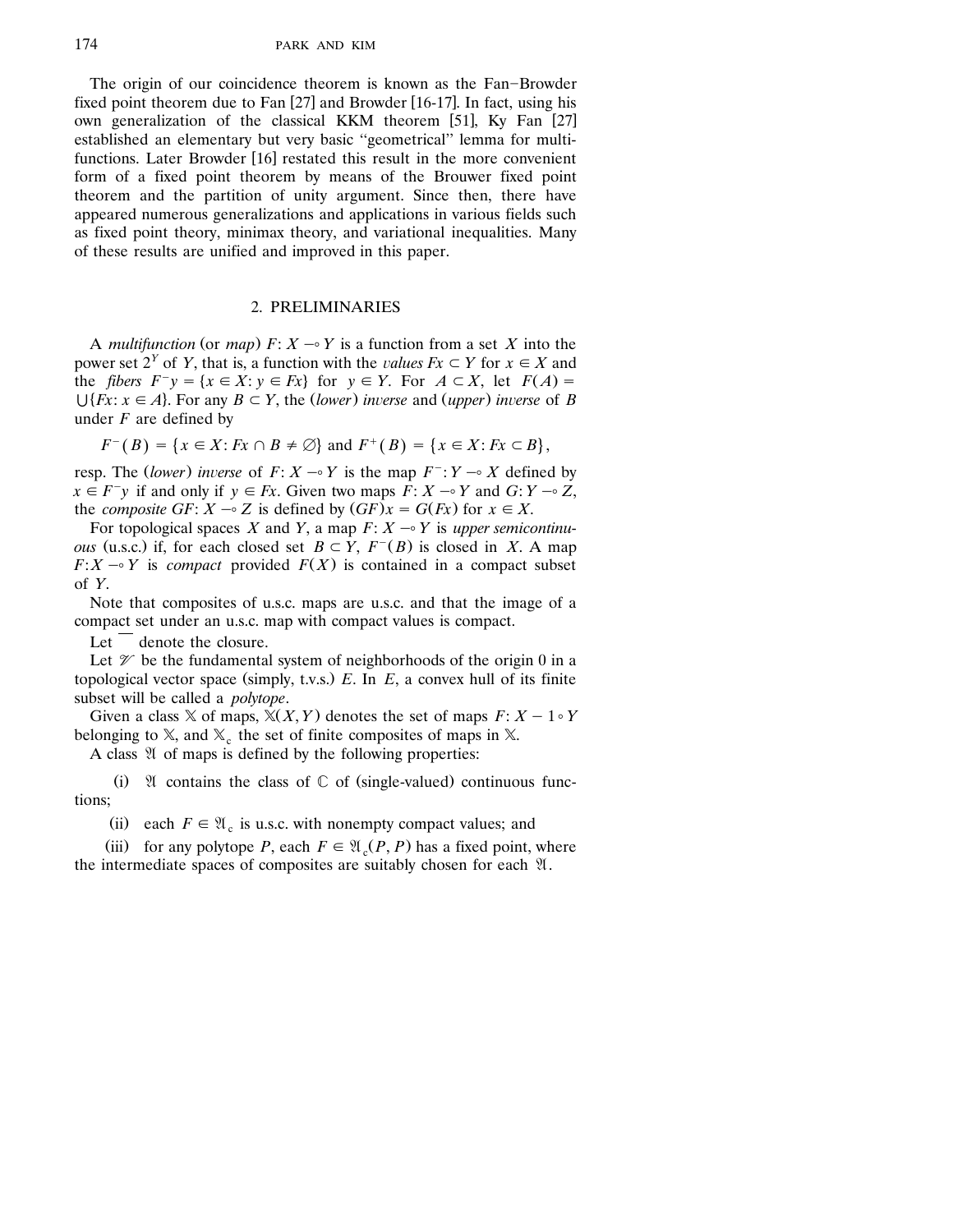Examples of  $\mathfrak A$  are  $\mathbb C$ , the Kakutani maps  $\mathbb K$  (with convex values) [50], the Aronszajn maps M (with  $R_8$  values) [33], the acyclic maps V (with acyclic values) [25], the O'Neill maps  $\mathbb N$  (with values consisting of one or *m* acyclic components, where *m* is fixed [33], the approachable maps  $\mathbb A$  in uniform spaces  $[8]$ , admissible maps in the sense of Górniewicz  $[31]$ , permissible maps of Dzedzej [24], and others. For details, see [80].

A class  $\mathfrak{A}_{c}^{\sigma}$  is defined as follows:

 $F \in \mathfrak{A}_{c}^{\sigma}(\check{X}, Y) \Leftrightarrow$  for any  $\sigma$ -compact subset *K* of *X*, there is an  $\tilde{F} \in$  $\mathfrak{A}_{\mathfrak{c}}(K, Y)$  such that  $\tilde{F}_x \subset F_x$  for each  $x \in K$ .

 $\mathfrak{A}_{\mathfrak{c}}^{\sigma}$  is due to Park [77]. Further, a class  $\mathfrak{A}_{\mathfrak{c}}^{\kappa}$  is defined as follows:

 $F \in \mathfrak{A}^k(X, Y) \Leftrightarrow$  for any compact subset *K* of *X*, there exists an  $\tilde{F} \in \mathfrak{A}$  (*K, Y*) such that  $\tilde{F}x \subset Fx$  for each  $x \in K$ .

 $\mathfrak{A}_{\kappa}^{\kappa}$  is due to Park [74, 77, 78] and will be called *admissible*.

Note that  $\mathfrak{A} \subset \mathfrak{A}_{c} \subset \mathfrak{A}_{c}^{\sigma} \subset \mathfrak{A}_{c}^{\kappa}$ . Examples of  $\mathfrak{A}_{c}^{\sigma}$  are  $\mathbb{K}_{c}^{\sigma}$  due to Lassonde [58] and  $\overline{V_c^{\sigma}}$  due to Park *et al.* [81]. Note that  $\overline{K_c^{\sigma}}$  contains  $\mathbb{K}$ , Fan-Browder type maps [16, 27], and  $\mathbb{T}$  in [58].

For a nonempty set *D*, let  $\langle D \rangle$  denote the set of all nonempty finite subsets of *D*. For a set *A*, let |*A*| denote the cardinality of *A*. Let  $\Delta_n$ denote the standard *n*-simplex, that is,

$$
\Delta_n = \left\{ u \in \mathbb{R}^{n+1} : u = \sum_{i=1}^{n+1} \lambda_i(u) e_i, \, \lambda_i(u) \ge 0, \, \sum_{i=1}^{n+1} \lambda_i(u) = 1 \right\},
$$

where  $e_i$  is the *i*th unit vector in  $\mathbb{R}^{n+1}$ .

Let  $\overline{X}$  be a set (in a vector space) and  $\overline{D}$  a nonempty subset of  $\overline{X}$ . Then  $(X, D)$  is called a *convex space* [77] if convex hulls of any nonempty finite subsets of  $D$  are contained in  $X$  and  $X$  has a topology that induces the Euclidean topology on such convex hulls. A subset *A* of *X* is said to be *D*-*convex* if, for each  $N \in \langle D \rangle$ ,  $N \subset A$  implies co  $N \subset A$ , where co denotes the convex hull. If  $X = D$ , then  $X = (X, X)$  becomes a convex space in the sense of Lassonde [55].

A *generalized convex space* or a *G*-*convex space*  $(X, D; \Gamma)$  [80] consists of a topological space X, a nonempty subset D of X, and a map  $\Gamma: \langle D \rangle \rightarrow X$ with nonempty values such that

(1) for each *A*,  $B \in \langle D \rangle$ ,  $A \subset B$  implies  $\Gamma(A) \subset \Gamma(B)$ ; and

(2) for each  $A \in \langle D \rangle$  with  $|A| = n + 1$ , there exists a continuous function  $\phi_A : \Delta_n \to \Gamma(A)$  such that  $J \in \langle A \rangle$  implies  $\phi_A(\Delta_i) \subset \Gamma(J)$ , where  $\Delta_I$  denotes the face of  $\Delta_n$  corresponding to  $J \in \langle A \rangle$ .

We may write  $\Gamma(A) = \Gamma_A$  for each  $A \in \langle D \rangle$ . For an  $(X, D; \Gamma)$ , a subset *C* of *X* is said to be *G*-*convex* if for each  $A \in \langle D \rangle$ ,  $A \subset C$  implies  $\Gamma_A \subset C$ .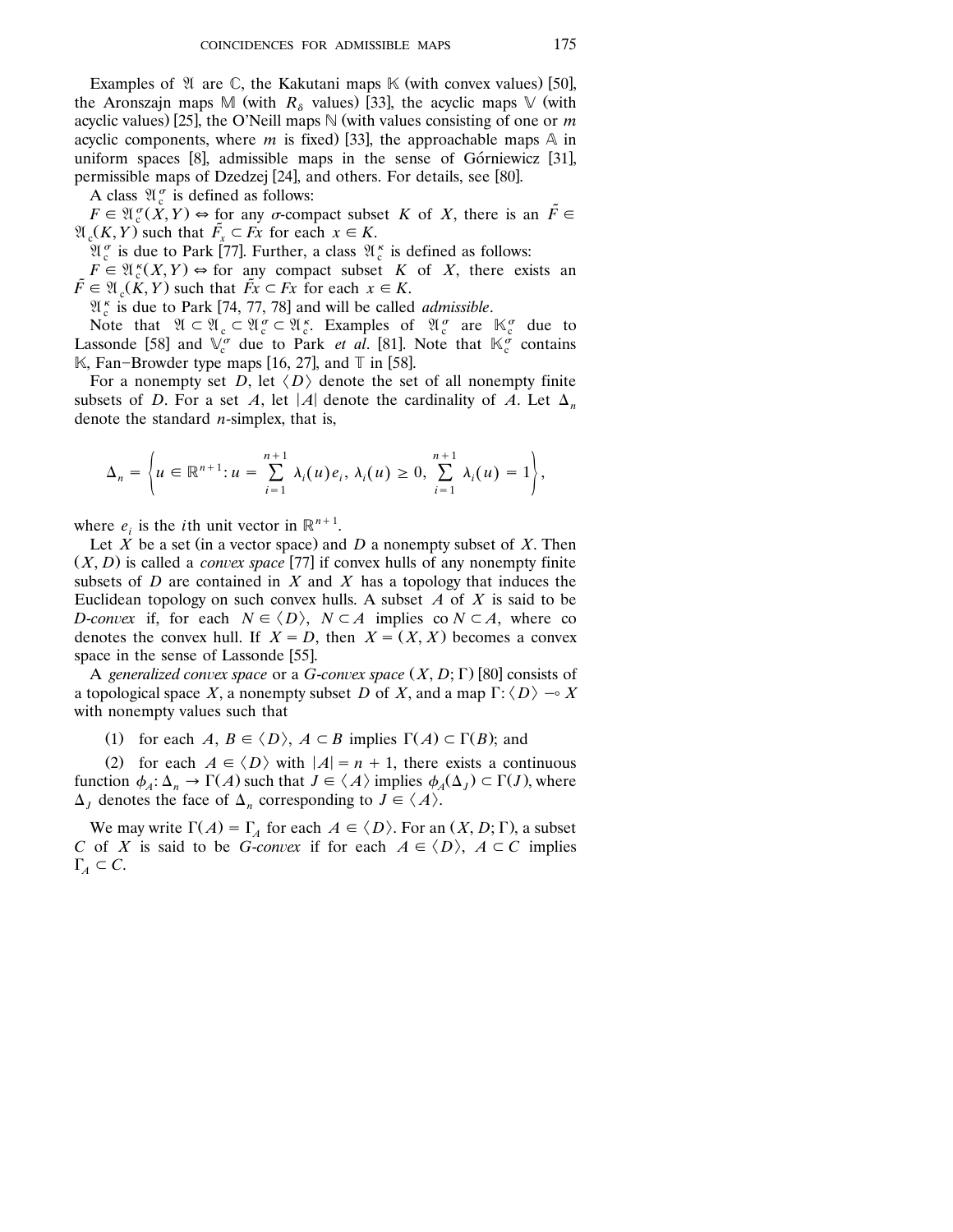Note that  $\Gamma_A$  does not need to contain *A* for  $A \in \langle D \rangle$ . If  $D = X$ , then  $(X, D; \Gamma)$  will be denoted by  $(X; \Gamma)$ .

Any convex space  $(X, D)$  becomes a *G*-convex space  $(X, D; \Gamma)$  by putting  $\Gamma_A = \text{co } A$ .

The major particular forms of *G*-convex spaces can be adequately summarized by the following diagram. In the diagram, we may regard Horvath's pseudoconvex spaces as *S*-contractible spaces and Joó's pseudoconvex spaces as spaces with simplicial convexity, resp., for simplicity. For details, see [80].



# 3. MAIN RESULTS

We begin with the following coincidence theorem:

THEOREM 1. *Let*  $(X, D; \Gamma)$  *be a G-convex space*, *Y a Hausdorff space*,  $S:D \neg Y, T: X \neg Y$  maps, and  $F \in \mathfrak{A}^{\kappa}(X, Y)$ . Suppose that

 $(1.1)$  *for each*  $x \in D$ , *Sx is compactly open in Y*;

(1.2) for each  $y \in F(X)$ ,  $M \in \langle S^{-}y \rangle$  implies  $\Gamma_M \subset T^{-}y$ ;

(1.3) there exists a nonempty compact subset K of Y such that  $\overline{F(X)} \cap$  $K \subset S(D)$ ; *and*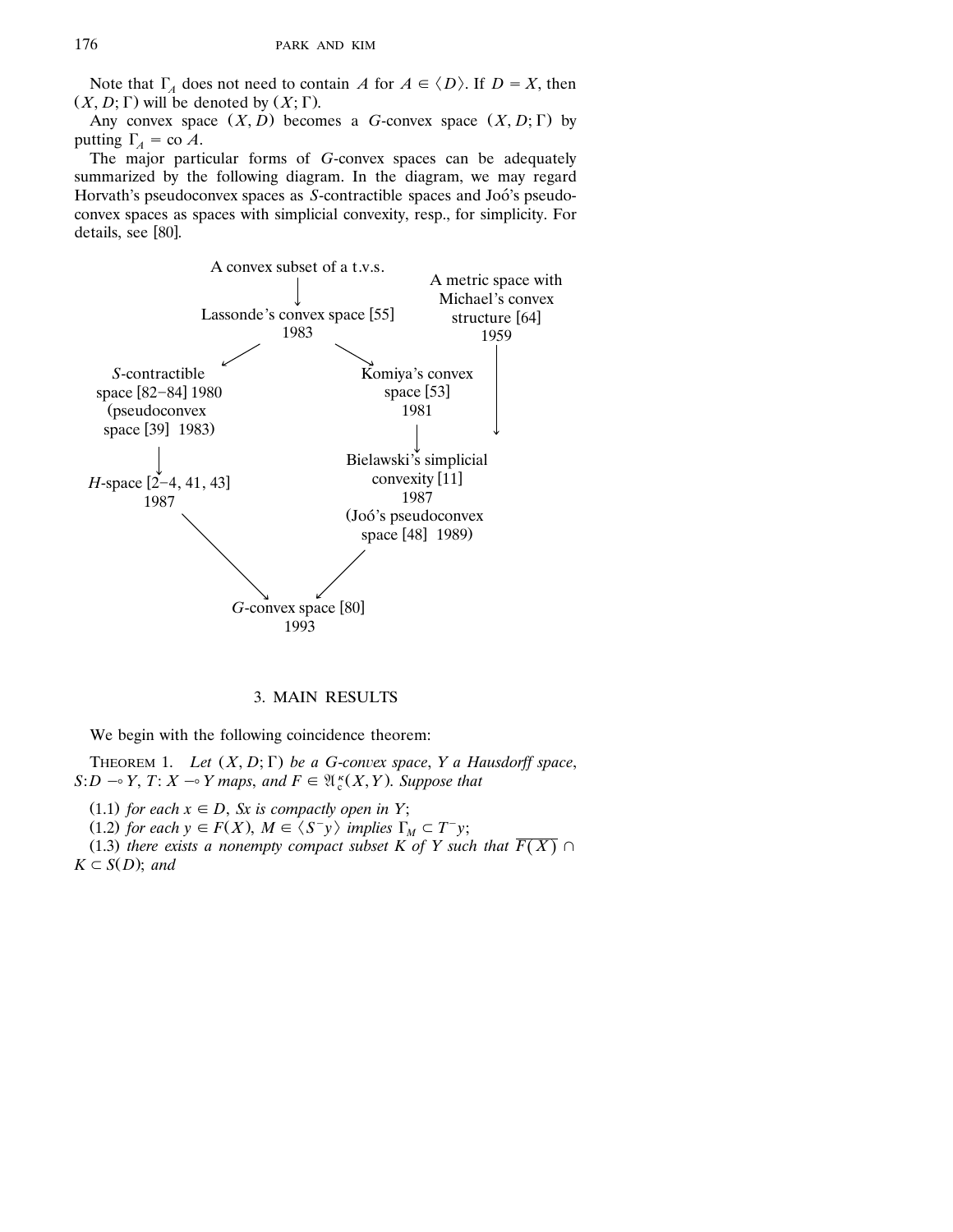Ž . 1.4 *either*

(i)  $Y \setminus K \subset S(M)$  for some  $M \in \langle D \rangle$ ; or

(ii) for each  $N \in \langle D \rangle$ , there exists a compact G-convex subset  $L_N$  of X *containing N such that*  $F(L_N) \setminus K \subset S(L_N \cap D)$ .

*Then there exists an*  $\bar{x} \in X$  *such that*  $F \bar{x} \cap T \bar{x} \neq \emptyset$ .

*Proof.* Since  $\overline{F(X)} \cap K$  is compact and covered by compactly open sets *Sx* by (1.1) and (1.3), there exists an  $N \in \langle D \rangle$  such that  $\overline{F(X)} \cap \overline{K} \subset$  $S(N)$ .

*Case* (i). Since  $Y \setminus K \subset S(M)$  for some  $M \in \langle D \rangle$  by (i), we have  $\overline{F(X)} \subset S(A)$ , where  $A = M \cup N = \{x_1, x_2, \ldots, x_{n+1}\} \in \langle D \rangle$ . Then, there exist a  $\phi_A \in \mathbb{C}(\Delta_n, X)$  such that  $\phi_A(\Delta_n) \subset \Gamma_A$  and  $\phi_A(\Delta_i) \subset \Gamma_i$  for each  $J \in \langle A \rangle$ , an  $\tilde{F} \in \mathfrak{A}$  ( $\phi_A(\Delta_n), Y$ ) such that  $\tilde{F}$ *x*  $\subset F$ *x* for each  $x \in \phi_A(\Delta_n)$ , and  $\{\lambda_i\}_{i=1}^{n+1}$  the partition of unity subordinated to the cover  $\{Sx_i \cap \tilde{F}\phi_A(\Delta_n)\}_{i=1}^{n+1}$  of  $\tilde{F}\phi_A(\Delta_n)$ .

Define a continuous map  $p: \tilde{F}\phi_{A}(\Delta_{n}) \rightarrow \Delta_{n}$  by

$$
p(y) = \sum_{i=1}^{n+1} \lambda_i(y) e_i = \sum_{i \in N_y} \lambda_i(y) e_i \quad \text{for } y \in \tilde{F} \phi_A(\Delta_n),
$$

where  $i \in N_v \Leftrightarrow \lambda_i(y) \neq 0 \Rightarrow y \in S_{x_i} \Leftrightarrow x_i \in S^- y$ . By (1.2), we have  $(\phi_A p)_y \in \phi_A(\Delta_{N_y}) \subset \Gamma_{N_y} \subset T^{-}y$  for each  $y \in \tilde{F}\phi_A(\Delta_n)$ ; that is,  $y \in$  $(T\phi_A p)$ y.

Since  $p\tilde{F}\phi_A \in \mathfrak{A}_{\alpha}(\Delta_n, \Delta_n)$ ,  $p\tilde{F}\phi_A$  has a fixed point  $z \in \Delta_n$ ; that is,  $z \in (p\tilde{F}\phi_A)z$ . Put  $\bar{x} = \phi_A(z)$ . Since  $p^-z \cap (\tilde{F}\phi_A)z = p^-z \cap \tilde{F}\bar{x} \neq \emptyset$ , for any  $y \in p^-z \cap \tilde{F}\bar{x}$ , we have  $y \in \tilde{F}\phi_a(\Delta_v)$ ,  $(\phi_a p)y = \phi_a(z) = \tilde{x}$ , and  $y \in \tilde{F}$  $(T\phi_A p)y = T\bar{x}$ . Therefore,  $p^-z \cap \bar{F}\bar{x} \subset T\bar{x}$  and hence  $T\bar{x} \cap \bar{F}\bar{x} \subset T\bar{x}$  $F\overline{x} \neq \emptyset$ .

*Case* (ii). For an  $N \in \langle D \rangle$  such that  $\overline{F(X)} \cap K \subset S(N)$ , consider the set  $L<sub>N</sub>$  in (1.4).

We claim that  $\tilde{F}(L_N) \subset S(L_N \cap D)$  for  $\tilde{F} \in \mathfrak{A}(L_N, Y)$  satisfying  $\tilde{F} \subset$ *Fx* for each  $x \in L_N$ . In fact, note that

$$
\tilde{F}(L_N) \cap K \subset F(X) \cap K \subset S(N) \subset S(L_N \cap D).
$$

On the other hand,  $\tilde{F}(L_N) \setminus K \subset F(L_N) \setminus K \subset S(L_N \cap D)$  by (1.4). Therefore, we have  $\tilde{F}(L_N) \subset S(L_N \cap D)$ .

Note that  $\tilde{F}(L_N)$  is compact since it is the image of the compact set  $L_N$ under  $\tilde{F}$ . Therefore,  $\tilde{F}(L_N) \subset S(A)$  for some  $A = \{x_1, x_2, \ldots, x_{n+1}\} \in$  $\langle L_{N} \cap D \rangle$ .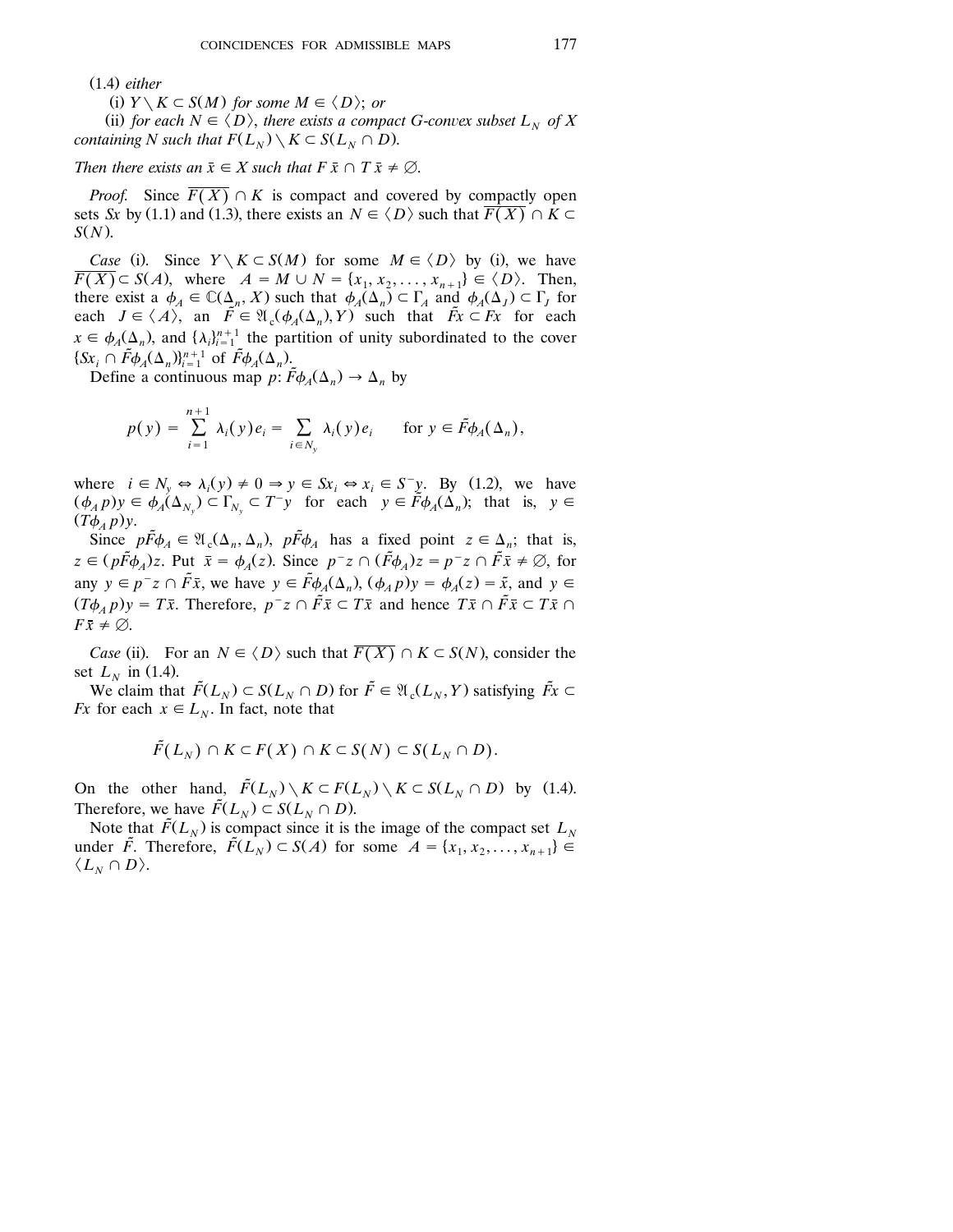For the remainder of the proof, we can just follow that of Case (i) and show that  $T\bar{x} \cap \bar{F}\bar{x} \subset T\bar{x} \cap F\bar{x} \neq \emptyset$  for some  $\bar{x} \in L_N$ . This completes our proof.

*Remarks.* 1. If *X* is a convex space with  $\Gamma_A = \text{co } A$ , then (i) implies (ii). In fact we can choose  $L_N = \text{co}(M \cup N)$ . However, in general, we cannot say (i)  $\Rightarrow$  (ii) for *G*-convex spaces.

2. Note that the Hausdorffness of *Y* is necessary for the partition of unity argument in the proof. If *F* is single-valued we do not need to assume the Hausdorffness of *Y*.

3. Note that  $(1.2)$  generalizes the following:

 $(1.2)'$  *for each*  $x \in D$ ,  $Sx \subset Tx$  *and*  $T^-y$  *is G-convex for each*  $y \in F(X)$ , as in Park  $[77,$  Theorem 5 for convex spaces and  $[73,$  Theorem 3 for *H*-spaces.

4. If *F* is compact, then by putting  $K = \overline{F(X)}$ , condition (1.4) holds automatically.

*Particular forms for compact admissible maps*. 1. For convex spaces instead of *G*-convex spaces, Theorem 1 includes Browder [16, Theorem 1], Tarafdar and Husain [102, Theorem 1.1], Ben-El-Mechaiekh et al. [10, II, Théorème 3.1, 4.1, 4.2 and Corollaire 3.4, Simons  $[91,$  Theorem 4.3, Takahashi [97, Theorem 5], Browder [18, Theorem 4], Komiya [54, Theorem 1], Granas and Liu [35, Theorem 4.1], Lassonde [58, Theorem 4], Park *et al.* [81, Theorem 1], and Park [77, Theorem 2].

2. For other particular types of *G*-convex, Theorem 1 includes Komiya [53, Theorem 1], Bielawski [11, Propositions 4.9 and 4.12], Horvath [42, Corollaire 6 and 7; 41, I, Theorem 2'; 43, Corollary 4.2], and Park and Kim  $[79, Corollary 3.2]$ .

*Particular forms for non*-*compact admissible maps*. 1. For convex spaces, Theorem 1 reduces to Park [77, Theorem 5], and for *H*-spaces it reduces to Park and Kim [79, Theorem 1].

2. For V instead of  $\mathfrak{A}_{\alpha}^{\kappa}$ , Theorem 1 reduces to Park [70, Theorem 1], which includes earlier works of Browder  $[16-18]$ , Tarafdar [98-101], Tarafdar and Husain [102], Ben-El-Mechaiekh et al. [9, 10], Yannelis and Prabhakar [104], Lassonde [55, 56], Ko and Tan [52], Simons [92, 93], Takahashi [97], Komiya [54], Mehta [62], Mehta and Tarafdar [63], Sessa [89], Jiang [45-47], McLinden [61], Granas and Liu [34, 35], Park [66-68], and Chang [19].

3. For an *H*-space  $X = Y$  and  $F = 1<sub>X</sub>$ , Theorem 1 contains Horvath [39, Théorème 4.1; 40, Théorème 2 and Lemme 1; 41, I, Theorem 2'; 43, Theorem 3.2, Ding and Tan  $[23,$  Theorems  $10-12$  and Corollaries 2-4, Ding *et al.* [22, Corollaries 3–5], Tarafdar [101, Theorem 2], Chen [21, Theorem 2, and Park  $[72,$  Theorem 6; 73, Theorem 4.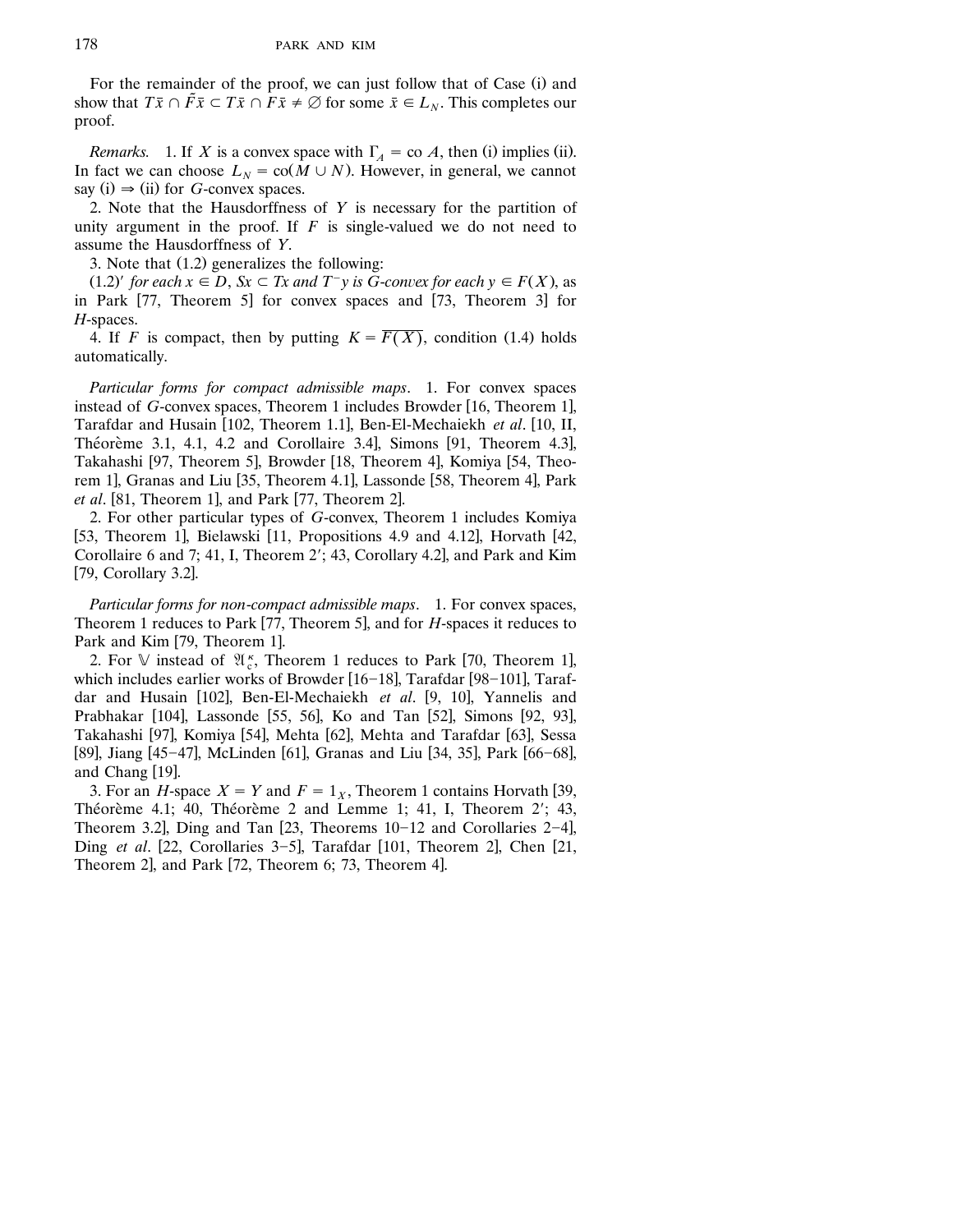Among the numerous applications of Theorem 1, we give an abstract variational inequality:

THEOREM 2. *Let*  $(X, D; \Gamma)$  *be a Hausdorff G-convex space, h: X*  $\rightarrow$  $[-\infty, \infty]$  with  $h \neq \infty$ ,  $p: X \times X \to (-\infty, \infty]$ ,  $q: D \times X \to (-\infty, \infty]$ ,  $F \in$  $\mathfrak{A}^{\kappa}(X, X)$ , and K a nonempty compact subset of X. Suppose that

 $Z(2.1)$   $q(x, y) \leq p(x, y)$  for  $(x, y) \in D \times X$ , and  $p(x, y) + h(y) \leq h(x)$ *for*  $x \in X$  *and*  $y \in Fx$ ;

(2.2) for each  $x \in D$ ,  $\{y \in X : q(x, y) + h(y) > h(x)\}$  is compactly open; (2.3) for each  $y \in F(X)$ ,  $\{x \in X : p(x, y) + h(y) > h(x)\}$  is G-convex;

*and*

Ž . 2.4 *either*

(i)  $Y \setminus K \subset \bigcup_{x \in M} \{y \in X : q(x, y) + h(y) > h(x)\}$  for some  $M \in$  $\langle D \rangle$ ; *or* 

(ii) for each  $N \in \langle D \rangle$ , there exists a compact G-convex subset  $L_N$  of X *containing N such that*

$$
F(L_N)\setminus K\subset \bigcup_{x\in L_N\cap D}\{y\in X:q(x,y)+h(y)>h(x)\}.
$$

*Then there exists a solution*  $y_0 \in \overline{F(X)} \cap K$  of the variational inequality

 $q(x, y_0) + h(y_0) \leq h(x)$  for all  $x \in D$ .

*Moreover, the set of all solutions*  $y_0$  *is a compact subset of*  $\overline{F(X)} \cap K$ .

*Proof.* Define maps *S*:  $D \sim X$  and  $T: X \sim X$  by

$$
Sx = \{ y \in X : q(x, y) + h(y) > h(x) \}
$$
 for  $x \in D$ ,

and

$$
Tx = \{ y \in X : p(x, y) + h(y) > h(x) \} \quad \text{for } x \in X.
$$

Then (1.2) is satisfied, since  $S^-y \subset T^-y$  for each  $y \in X$  and  $T^-y$  is *G*-convex. Suppose that there exists a  $y_0 \in \overline{F(X)} \cap K$  such that  $y_0 \notin$  $S(D)$ . Then the conclusion follows. Therefore we may assume that  $\overline{F(X)} \cap K \subset S(D)$ . Then all of the requirements of Theorem 1 are satisfied. Hence, there exists an  $x_0 \in X$  such that  $Fx_0 \cap Tx_0 \neq \emptyset$ . Let  $y_0 \in Fx_0 \cap Tx_0$ . Then  $y_0 \in Fx_0$  and

$$
p(x_0, y_0) + h(y_0) > h(x_0),
$$

which contradicts (2.1). Moreover, the set of all solutions  $y_0$  is the intersection

$$
\bigcap_{x \in D} \{ y \in \overline{F(X)} \cap K : q(x, y) + h(y) \le h(x) \}
$$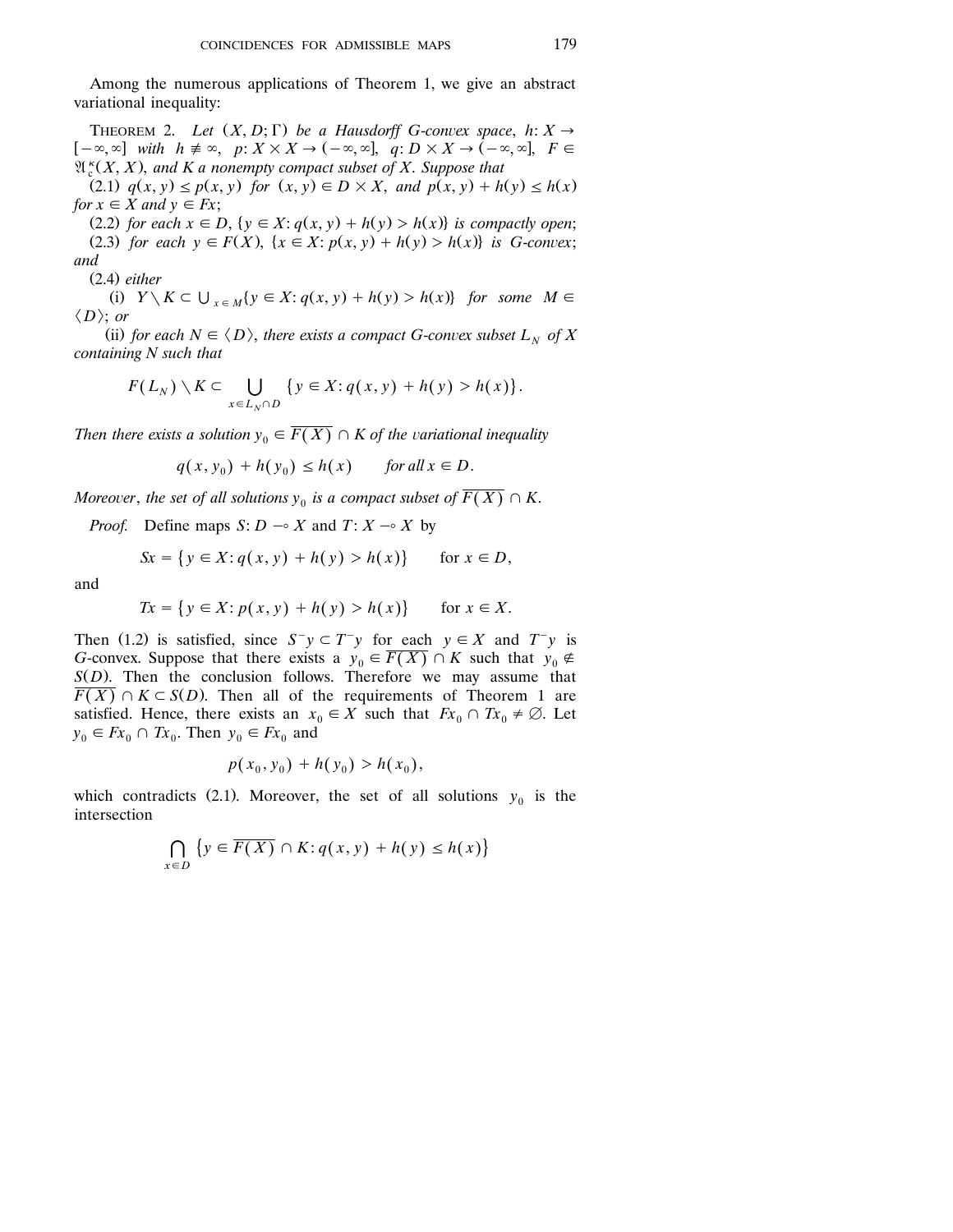of compactly closed subsets of the compact set  $\overline{F(X)} \cap K$ . This completes our proof.

*Remark.* If  $X = K$  itself is compact, then  $y_0 \in Fx_0$  for some  $x_0 \in X$ . Even for  $F = 1_x$ , Theorem 2 is a basis of existence theorems of many results concerning variational inequalities. See [32, 37, 70].

*Particular forms.* For  $F = 1_x$ , there have appeared a lot of particular forms of Theorem 2. See Brézis et al. [13], Juberg and Karamardian [49], Mosco [65], Allen [1], Takahashi [96], Gwinner [37], Lassonde [55], Park  $[69]$ , and Ben-El-Mechaiekh  $[6]$ .

From Theorem 1 we obtain the following KKM theorem for *G*-convex spaces:

THEOREM 3. *Let*  $(X, D; \Gamma)$  *be a G-convex space*, *Y a Hausdorff space*, and  $F \in \mathfrak{A}^{\kappa}(X, Y)$ . Let  $G: D \multimap Y$  be a map such that

- $(3.1)$  *for each*  $x \in D$ , *Gx is compactly closed in Y*;
- $(3.2)$  *for any*  $N \in \langle D \rangle$ ,  $F(\Gamma_N) \subset G(N)$ ; *and*
- Ž . 3.3 *there exists a nonempty compact subset K of Y such that either*

(i)  $\bigcap \{Gx : x \in M\} \subset K$  for some  $M \in \langle D \rangle$ ; or

(ii) for each  $N \in \langle D \rangle$ , there exists a compact G-convex subset  $L_N$  of X *containing N such that*  $F(L_N) \cap \bigcap \{Gx : x \in L_N \cap D\} \subset K$ .

*Then*  $\overline{F(X)} \cap K \cap \bigcap \{Gx : x \in D\} \neq \emptyset$ .

*Proof.* Suppose the conclusion does not hold. Then  $\overline{F(X)} \cap K \subset S(D)$ , where  $S_x = Y \setminus G_x$  for  $x \in D$ . Let  $H: Y \rightarrow X$  and  $T: X \rightarrow Y$  be defined by  $Hy = \bigcup \{\Gamma_M : M \in \langle S^-y \rangle\}$  for  $y \in Y$  and  $Tx = H^-x$  for  $x \in X$ . Then all of the requirements of Theorem 1 are satisfied, and hence *T* and *F* have a coincidence point  $x_0 \in X$ ; that is,  $Tx_0 \cap Fx_0 \neq \emptyset$ . For  $y \in Tx_0 \cap$ *Fx*<sub>0</sub>, we have  $x_0 \in \overline{T}^y = \bigcup {\{\Gamma_M : M \in \langle S^y \rangle\}}$ , and hence there exists a finite set *M* in  $S^-y \subset D$  such that  $x_0 \in \Gamma_M$ . Since  $M \in \langle S^-y \rangle$  implies  $y \in S_x$  for all  $x \in M$ , we have  $y \in F_{x_0} \cap \bigcap \{S_x : x \in M\} \subset F(\Gamma_M) \cap$  $\bigcap \{S_x : x \in M\}$ ; that is,  $F(\Gamma_M) \not\subset G(M)$ . This contradicts (3.2).

*Remark.* Condition (3.2) is equivalent to  $\Gamma_N \subset F^+G(N)$ . A KKM type theorem for this case different from Theorem 3 can be found in  $[70,$  Theorem 4].

*Particular forms.* 1. The origin of Theorem 3 goes back to Sperner [95] and Knaster *et al.* [51] for  $X = Y = K = \Delta_n$  an *n*-simplex, *D* its set of vertices, and  $F = 1<sub>x</sub>$ .

2. For a convex space  $X$ , Theorem 3 reduces to Park [77, Theorem 7]. As Park noted in  $[70]$ , a particular form  $[70]$ , Theorem 3 of  $[77]$ , Theorem 7 for V instead of  $\mathfrak{A}_{c}^{\kappa}$  includes earlier works of Fan [27-29], Lassonde [55],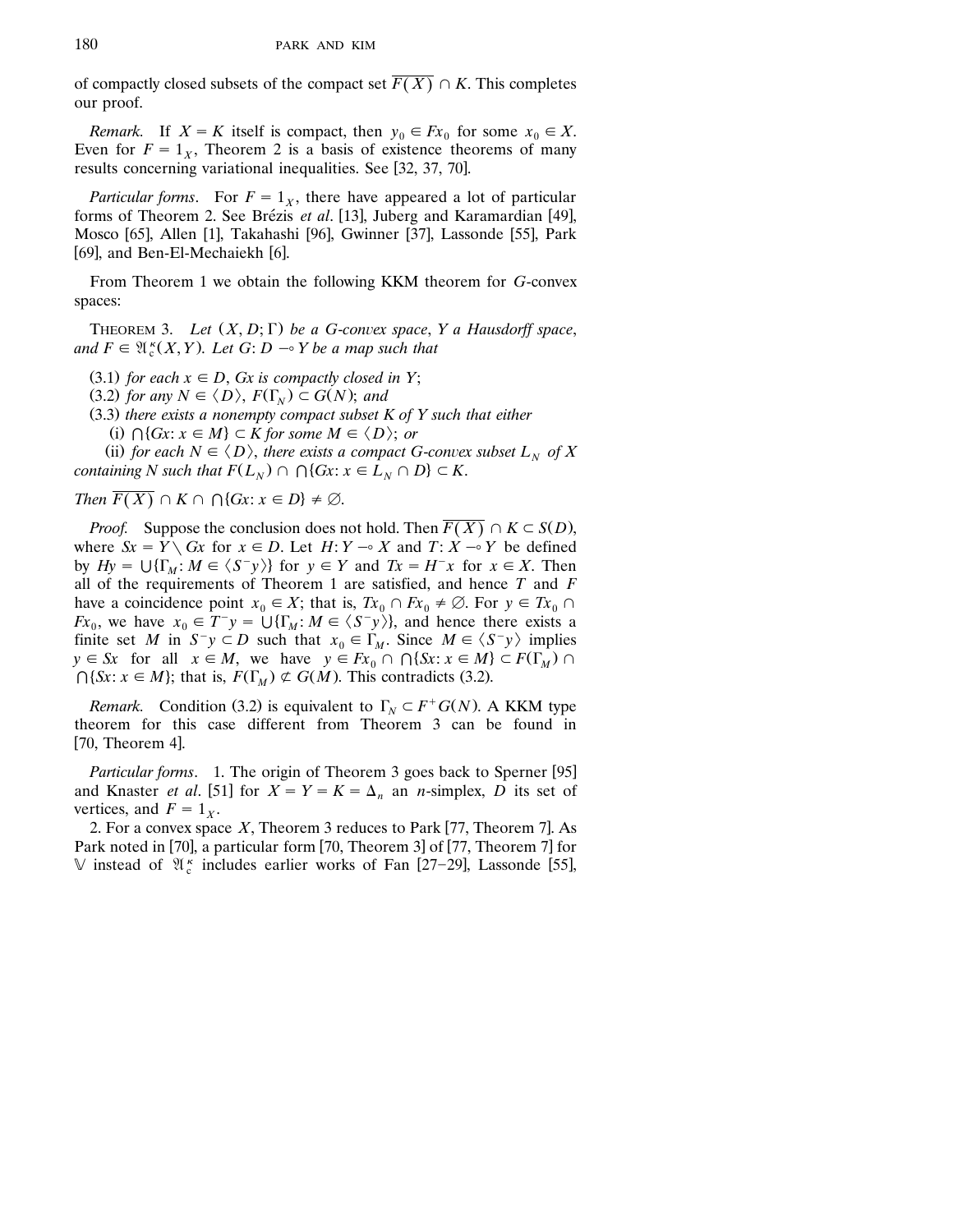Chang  $[19]$ , and Park  $[67, 68]$ . Moreover, Park  $[76]$  showed that  $[70, 8]$ Theorem 3] also extends a number of KKM type theorems due to Sehgal *et al.* [88], Lassonde [57], Shioji [90], Liu [59], Chang and Zhang [20], and Guillerme [36].

3. For an *H*-space *X* and  $F = 1<sub>x</sub>$ , Theorem 3 generalizes Horvath [39, Théorème 3.1 and Corollaire 3; 41, I, Theorem 1 and Corollary 1], Bardaro and Ceppitelli [2, Theorem 1], Ding and Tan [23, Corollary 1 and Theorem 8, Ding *et al.* [22, Lemma 1], and Park [71, Theorems 1 and 4; 73, Theorems 1 and 3.

From Theorem 1, we obtain the following:

THEOREM 4. *Let*  $(X, D)$  *be a convex space, E a Hausdorff t.v.s. contain*ing *X* as a subset,  $F \in \mathfrak{A}^*_{c}(X, E)$ , and *V* a convex open neighborhood of the *origin of E*. *Suppose that there exists a nonempty compact subset K of E such that*

(a)  $\overline{F(X)} \cap K \subset D + V$ ; *and* 

(b) for each  $N \in \langle D \rangle$ , there exists a compact D-convex subset  $L_N$  of X *containing N such that*  $F(L_N) \setminus K \subset (L_N \cap D) + V$ .

*Then F has a V-fixed point*  $x_V \in X$ ; *that is*,  $Fx_V \cap (x_V + V) \neq \emptyset$ .

*Proof.* Define *S*: *D*  $\sim$  *E* by *Sx* = *x* + *V* for *x*  $\in$  *D* and *T*: *X*  $\sim$  *E* by  $Tx = x + V$  for  $x \in X$ . Then

 $(1.1)$  *Sx* is open for each  $x \in D$ ;  $(1.2)$  co  $S^{-}y = \text{co}((y - V) \cap D) \subset T^{-}y = (y - V) \cap X$  for each  $y \in E$ ;  $(1.3) \overline{F(X)} \cap K \subset S(D)$  by (a); and  $(1.4)$   $F(L_N) \setminus K \subset S(L_N \cap D) = (L_N \cap D) + V$  by (b).

Therefore, by Theorem 1, *F* and *T* have a coincidence point  $x_V \in X$ ; that is,  $Fx_V \cap (x_V + V) \neq \emptyset$ .

*Remarks.* 1. Note that if *F* is compact, then, by putting  $\overline{F(X)} = K$ , the coercivity condition (b) holds trivially.

2. Note that *X* does not need to have the relative topology w.r.t. *E*.

COROLLARY 4.1. *Let X be a convex space*, *E a locally convex Hausdorff t.v.s. containing X* as a subset,  $F \in \mathfrak{A}^{\kappa}(X, E)$ , and *K* a nonempty compact *subset of E*. *Suppose that*

(a)  $\overline{F(X)} \cap K \subset X$ ; and

(b) for each  $N \in \langle X \rangle$ , there exists a compact convex subset  $L_N$  of X *containing N such that*  $F(L_N) \setminus K \subset L_N$ .

*Then for each*  $V \in \mathcal{V}$ , *F has a V-fixed point.*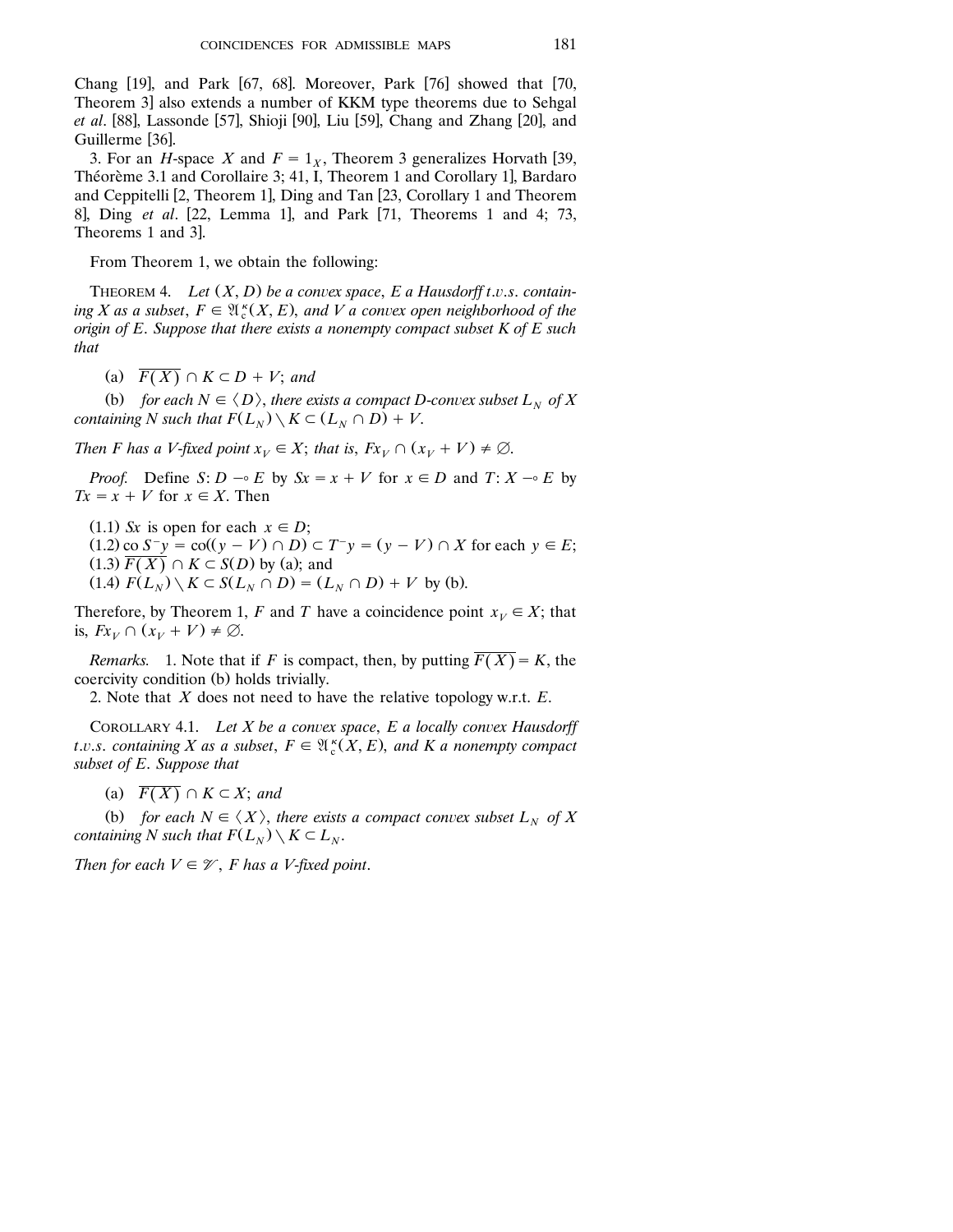*Proof.* This follows from Theorem 4 with  $X = D$ .

*Remark.* Because of (a) and (b), we have  $F(X) \subset X$ .

COROLLARY 4.2. *Let X be a nonempty convex subset of a locally convex Hausdorff t.v.s. E. Suppose that either* (i)  $F \in \mathfrak{A}$  (*X, X) or, more generally,* (ii)  $F \in \mathfrak{A}^{\sigma}(X, X)$ . If F is compact, then F has a fixed point  $x_0 \in X$ ; that is,  $x_0 \in Fx_0$ .

*Proof.* (i) For each  $V \in \mathcal{V}$ , by Corollary 4.1 with  $\overline{F(X)} = K$ , there exist  $x_V$ ,  $y_V \in X$  such that  $y_V \in F_x$  and  $y_V - x_V \in V$ . Since  $F(X)$  is contained in the compact set *K*, we may assume that  $y_V$  converges to some  $x_0 \in K$ . Then  $x_V$  also converges to  $x_0$ . Since the graph of *F* is closed in  $X \times K$ , we have  $x_0 \in Fx_0$ .

(ii) Let  $M = \text{co }\overline{F(X)}$ . Then  $M \subset X$  since  $\overline{F(X)} \subset X$  and X is convex. Also *M* is  $\sigma$ -compact [58, Proposition 1(3)]. Since  $F \in \mathfrak{A}^{\sigma}_c(X, M)$ , there exists an  $\tilde{F} \in \mathfrak{A}$ ,  $(M, M)$  such that  $\tilde{F}x \subset Fx$  for each  $x \in M$ . Therefore, by (i),  $\tilde{F}$  has a fixed point  $x_0 \in M$ ; that is,  $x_0 \in \tilde{F}x_0 \subset Fx_0$ .

This completes our proof.

*Particular forms.* Corollary 4.2 is due to Park [77, Theorems 3(iii) and 4] and extends many known fixed point theorems for locally convex Hausdorff t.v.s. as follows:

1. For  $\mathbb C$  instead of  $\mathfrak{A}_c$ , Corollary 4.2 reduces to Hukuhara [44] which includes earlier well-known results of Brouwer [14], Schauder [86, 87], Tychonoff  $[103]$ , Mazur  $[60]$ , and Singbal  $[94]$ .

2. For  $\mathbb K$  instead of  $\mathfrak{A}_c$ , Corollary 4.2 reduces to Himmelberg [38], which extends Kakutani [50], Hukuhara [44], Bohnenblust and Karlin [12], Fan [26], and Glicksberg  $\left[30\right]$ .

3. For  $\mathbb{K}_c$  instead of  $\mathfrak{A}_c$ , Corollary 4.2 is due to Simons [92], Lassonde [56], and Ben-El-Mechaiekh [5].

4. For  $\mathbb{K}_{c}^{\sigma}$  instead of  $\mathfrak{A}_{c}^{\sigma}$ , Corollary 4.2 is due to Lassonde [58].

5. For the class A of approachable maps instead of  $\mathfrak{A}_{\alpha}$ , Corollary 4.2 is due to Ben-El-Mechaiekh and Deguire [7, 8].

6. For  $\mathbb{V}_c$  instead of  $\mathfrak{A}_c$ , Corollary 4.2 is due to Powers [85] and Park  $[70]$ .

7. For  $\mathbb{V}_c^{\sigma}$  instead of  $\mathfrak{A}_{c}^{\sigma}$ , Corollary 4.2 is due to Park *et al.* [81].

#### REFERENCES

- 1. G. Allen, Variational inequalities, complementary problems, and duality theorems, *J. Math. Anal. Appl.* **58** (1977), 1-10.
- 2. C. Bardaro and R. Ceppitelli, Some further generalizations of Knaster-Kuratowski-Mazurkiewicz theorem and minimax inequalities, *J. Math. Anal. Appl.* 132 (1988), 484-490.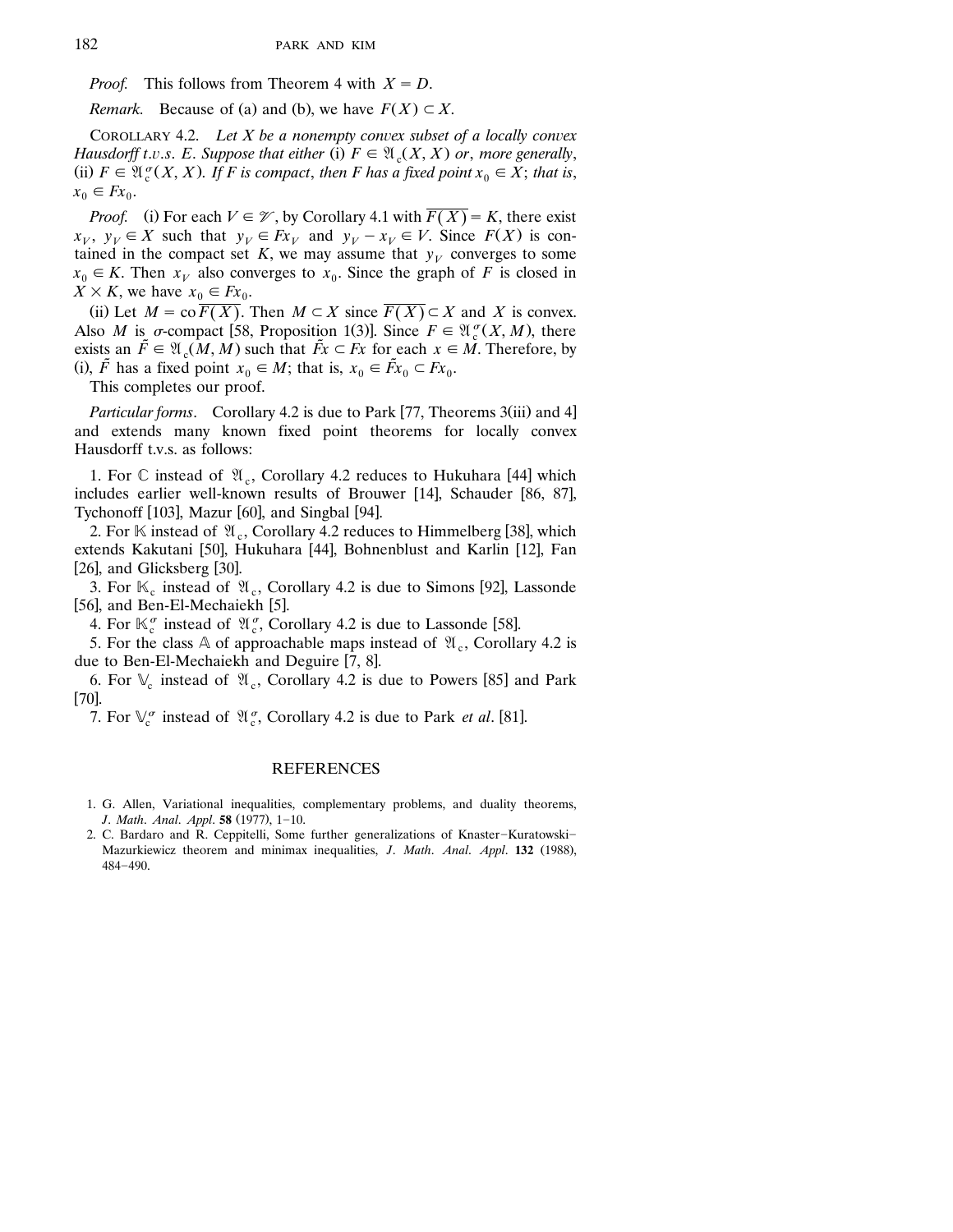- 3. C. Bardaro and R. Ceppitelli, Applications of the generalized Knaster-Kuratowski-Mazurkiewicz theorem to variational inequalities, *J. Math. Anal. Appl.* 137 (1989),  $46 - 58.$
- 4. C. Bardaro and R. Ceppitelli, Fixed point theorems and vector-valued minimax theorems, *J. Math. Anal. Appl.* **146** (1990), 363-373.
- 5. M. Ben-El-Mechaiekh, The coincidence problem for compositions of set-valued maps, *Bull. Austral. Math. Soc.* 41 (1990), 421-434.
- 6. M. Ben-El-Mechaiekh, Note on a class of set-valued maps having continuous selections, *in* "Fixed Point Theory and Applications" (M. A. Théra and J.-B. Baillon, Eds.), pp. 33-43, Longman, Essex, 1991.
- 7. H. Ben-El-Mechaiekh and P. Deguire, General fixed point theorems for non-convex set-valued maps, *C.R. Acad. Sci. Paris* 312 (1991), 433-438.
- 8. H. Ben-El-Mechaiekh and P. Deguire, Approachability and fixed points for non-convex set-valued maps, *J. Math. Anal. Appl.* **170** (1992), 477-500.
- 9. H. Ben-El-Mechaiekh, P. Deguire, and A. Granas, Une alternative non linéaire en analyse convexe et applications, *C.R. Acad. Sci. Paris* 295 (1982), 257-259.
- 10. H. Ben-El-Mechaiekh, P. Deguire, and A. Granas, Points fixes et coincidences pour les applications multivoque, I, II, *C.R. Acad. Sci. Paris* 295 (1982), 337-340, 381-384.
- 11. R. Bielawski, Simplicial convexity and its applications, *J. Math. Anal. Appl.* 127 (1987),  $155 - 171.$
- 12. H. F. Bohnenblust and S. Karlin, On a theorem of Ville, *in* ''Contributions to the Theory of Games," pp. 155-160, Ann. Math. Studies, Vol. 24, Princeton Univ. Press, Princeton, NJ, 1950.
- 13. H. Brézis, L. Nirenberg, and G. Stampacchia, A remark on Ky Fan's minimax principle, *Bull. Un. Mat. Ital.* **6** (1972), 293-300.
- 14. L. E. J. Brouwer, Über Abbildugen von Mannigfaltigkeiten, *Math. Ann.* 71 (1912),  $97 - 115.$
- 15. F. E. Browder, A new generalization of the Schauder fixed point theorem, *Math*. *Ann*. **174** (1967), 285-290.
- 16. F. E. Browder, The fixed point theory of multi-valued mappings in topological vector spaces, *Math. Ann.* **177** (1968), 283-301.
- 17. F. E. Browder, On a sharpened form of the Schauder fixed-point theorem, *Proc*. *Nat*. *Acad. Sci. U.S.A.* **74** (1977), 4749-4751.
- 18. F. E. Browder, Coincidence theorems, minimax theorems, and variational inequalities, *Contemp. Math. Amer. Math. Soc.* 26 (1984), 67-80.
- 19. S. Y. Chang, A generalization of KKM principle and its applications, *Soochow J*. *Math*. **15** (1989), 7-17.
- 20. S. Chang and Y. Zhang, Generalized KKM theorem and variational inequalities, *J. Math. Anal. Appl.* **159** (1991), 208-223.
- 21. G.-Y. Chen, A generalized section theorem and a minimax inequality for a vector-valued mapping, *Optimization* 22 (1991), 745-754.
- 22. X.-P. Ding, W. K. Kim, and K.-K. Tan, A new minimax inequality on *H*-spaces with applications, *Bull. Austral. Math. Soc.* 41 (1990), 457-473.
- 23. X.-P. Ding and K.-K. Tan, Matching theorems, fixed point theorems, and minimax inequalities without convexity, *J. Austral. Math. Soc.* 49 (1990), 111-128.
- 24. Z. Dzedzej, Fixed point index theory for a class of nonacyclic multivalued maps, *Dissertationes Math.* (*Rozprawy Mat.*) **253** (1985), 53 pp.
- 25. S. Eilenberg and D. Montgomery, Fixed point theorems for multivalued transformations, *Amer. J. Math.* **58** (1946), 214-222.
- 26. Ky Fan, Fixed-point and minimax theorems in locally convex topological linear spaces, *Proc. Nat. Acad. Sci. U.S.A.* **38** (1952), 121-126.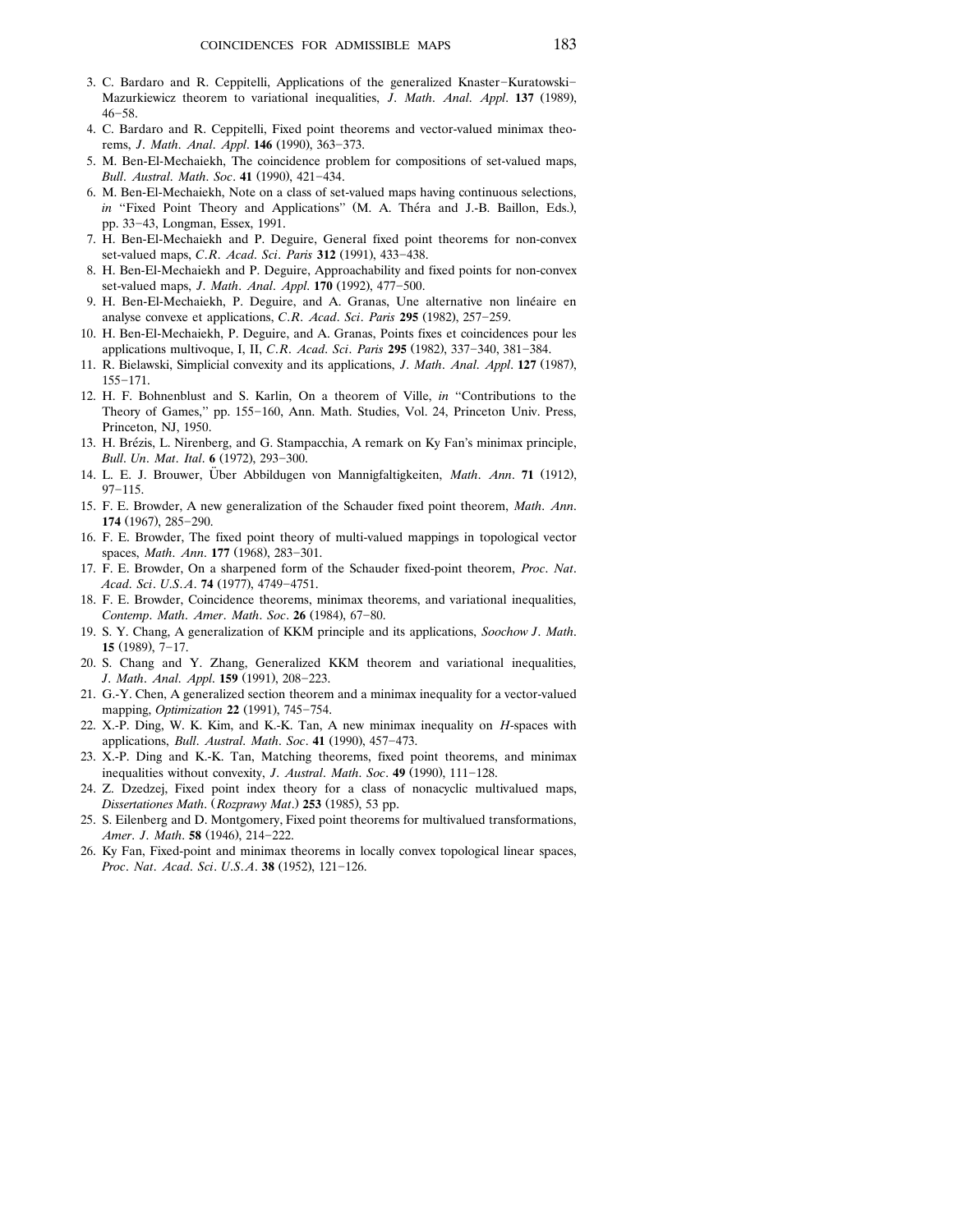- 27. Ky Fan, A generalization of Tychonoff's fixed point theorem, *Math. Ann.* **142** (1961),  $305 - 310$ .
- 28. Ky Fan, Fixed-point and related theorems for noncompact convex sets, *in* ''Game Theory and Related Topics" (O. Moeshlin and D. Pallaschke, Eds.), pp. 151-156, North-Holland, Amsterdam, 1979.
- 29. Ky Fan, Some properties of convex sets related to fixed point theorems, *Math*. *Ann*. **266**  $(1984)$ , 519-537.
- 30. I. L. Glicksberg, A further generalization of the Kakutani fixed point theorem, with application to Nash equilibrium points, *Proc. Amer. Math. Soc.* **3** (1952), 170-174.
- 31. L. Górniewicz, Homological methods in fixed point theory of multivalued maps, *Dissertationes Math.* (*Rozprawy Mat.*) **129** (1976), 71 pp.
- 32. A. Granas, Sur quelques méthodes topologiques en analyse convexe, in "Séminaire de Mathématiques Supérieures," Vol. 110, pp. 11-77, Press. Univ. Montréal, Montréal, 1991.
- 33. A. Granas, On the Leray-Schauder alternative, *Top. Meth. Nonlinear Anal.* 2 (1993),  $225 - 231$ .
- 34. A. Granas and F.-C. Liu, Théorèmes du minimax, C.R. *Acad. Sci. Paris* 298 (1984),  $329 - 332$ .
- 35. A. Granas and F.-C. Liu, Coincidences for set-valued maps and minimax inequalities, *J. Math. Pures Appl.* **65** (1986), 119-148.
- 36. J. Guillerme, Les inégalités "Inf-Sup  $\leq$  Sup-Inf", *in* "Fixed Point Theory and Applications" (M. A. Théra and J.-B. Baillon, Eds.), pp. 193–214, Longman, Essex, 1991.
- 37. J. Gwinner, On fixed points and variational inequalities—A circular tour, *Nonlinear Anal.* **5** (1981), 565-583.
- 38. C. J. Himmelberg, Fixed points of compact multifunctions, *J*. *Math*. *Anal*. *Appl*. **38**  $(1972)$ ,  $205-207$ .
- 39. C. D. Horvath, Points fixes et coincidences pour les applications multivoques sans convexité, *C.R. Acad. Sci. Paris* 296 (1983), 403-406.
- 40. C. D. Horvath, Points fixes et coincidences dans les espaces topologiques compacts contractibles, *C.R. Acad. Sci. Paris* 299 (1984), 519–521.
- 41. C. D. Horvath, Some results on multivalued mappings and inequalities without convexity, *in* "Nonlinear and Convex Analysis—Proceedings in Honor of Ky Fan" (B.-L. Lin and S. Simons, Eds.), pp. 99-106, Dekker, New York, 1987.
- 42. C. D. Horvath, Convexité généralisée et applications, in "Séminaire de Mathématiques Superieures", Vol. 110, pp. 79–99, Press Univ. Montréal, Montréal, 1990.
- 43. C. D. Horvath, Contractibility and generalized convexity, *J*. *Math*. *Anal*. *Appl*. **156**  $(1991)$ , 341-357.
- 44. M. Hukuhara, Sur l'existence des points invariants d'une transformation dans l'espace fonctionnel, *Japan J. Math.* **20** (1950), 1-4.
- 45. J. Jiang, Fixed point theorems for paracompact convex sets, I, II, *Acta Math*. *Sinica* **4**  $(1988), 64-71, 234-241.$
- 46. J. Jiang, Fixed point theorems for convex sets, Acta Math. Sinica 4 (1988), 356-363.
- 47. J. Jiang, Coincidence theorems and minimax theorems, *Acta Math. Sinica* 5 (1989),  $307 - 320$ .
- 48. I. Joó, On some convexities, Acta Math. *Hungar*. **54** (1989), 163-172.
- 49. R. K. Juberg and S. Karamardian, On variational type inequalities, *Boll*. *Un*. *Mat*. *Ital*. **7** (1973), 336-338.
- 50. S. Kakutani, A generalization of Brouwer's fixed point theorem, *Duke Math. J.* 8 (1941),  $457 - 459.$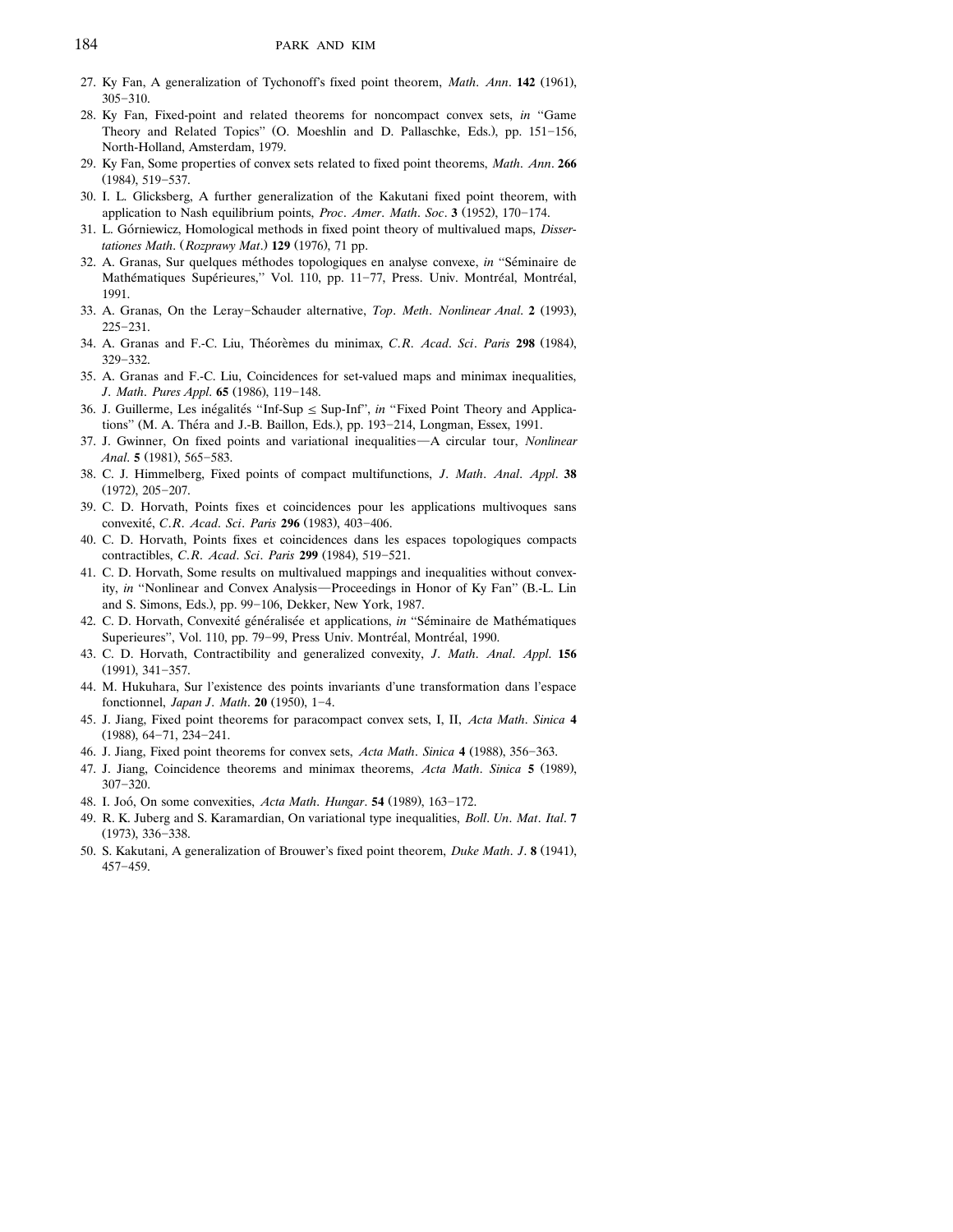- 51. B. Knaster, K. Kuratowski, and S. Mazurkiewicz, Ein Beweis des Fixpunksatzes fur ¨ *n*-dimensionale Simplexe, *Fund. Math.* **14** (1929), 132-137.
- 52. H.-M. Ko and K.-K. Tan, A coincidence theorem with applications to minimax inequalities and fixed point theorems, *Tamkang J. Math.* 17 (1986), 37-45.
- 53. H. Komiya, Convexity on a topological space, *Fund. Math.* 111 (1981), 107-113.
- 54. H. Komiya, Coincidence theorems and saddle point theorem, *Proc*. *Amer*. *Math*. *Soc*. **96**  $(1986)$ , 599-602.
- 55. M. Lassonde, On the use of KKM multifunctions in fixed point theory and related topics, *J. Math. Anal. Appl.* 97 (1983), 151-201.
- 56. M. Lassonde, Fixed points for Kakutani factorizable multifunctions, *J*. *Math*. *Anal*. *Appl.* **152** (1990), 46-60.
- 57. M. Lassonde, Sur le principe KKM, *C.R. Acad. Sci. Paris* 310 (1990), 573-576.
- 58. M. Lassonde, Reduction du cas multivoque au cas univoque dans les problemes de ´ ` coincidence, *in* "Fixed Point Theory and Applications" (M. A. Théra and J.-B. Baillon, Eds.), pp. 293-302, Longman, Essex, 1991.
- 59. F.-C. Liu, On a form of KKM principle and SupInfSup inequalities of Von Neumann and of Ky Fan type, *J. Math. Anal. Appl.* **155** (1991), 420-436.
- 60. S. Mazur, Un théorème sur les points invariants, Ann. Soc. Polon. Math. 17 (1938), 110.
- 61. L. McLinden, Acyclic multifunctions without metrizability, *in* "Résumés des Colloque International: Théorie du Point Fixe et Applications" (5–9 juin 1989, Marseille-Luminy), pp. 150-151.
- 62. G. Mehta, Fixed points, equilibria and maximal elements in linear topological spaces, *Comment. Math. Univ. Carolin.* **28** (1987), 377-385.
- 63. G. Mehta and E. Tarafdar, Infinite-dimensional Gale-Nikaido-Debreu theorem and a fixed point theorem of Tarafdar, *J. Econom. Theory* 41 (1987), 333-339.
- 64. E. Michael, Convex structures and continuous selections, *Canad. J. Math.* 11 (1959), 556-575.
- 65. U. Mosco, Implicit variational problems and quasi-variational inequalities, *in* ''Nonlinear Operators and the Calculus of Variations," pp. 83-156, Lecture Notes in Mathematics, Vol. 543, Springer-Verlag, Berlin/Heidelberg/New York/Tokyo, 1976.
- 66. S. Park, Generalized Fan-Browder fixed point theorems and their applications, *in* "Collection of Papers Dedicated to J. G. Park," pp. 51–77, Jeunpook University, Jeunju, 1989.
- 67. S. Park, Generalizations of Ky Fan's matching theorems and their applications, *J*. *Math*. *Anal. Appl.* **141** (1989), 164-176.
- 68. S. Park, Generalizations of Ky Fan's matching theorems and their applications, II, *J. Korean Math. Soc.* 28 (1991), 275-283.
- 69. S. Park, Fixed point theory of multifunctions in topological vector spaces, *J*. *Korean Math. Soc.* 29 (1992), 191-208.
- 70. S. Park, Some coincidence theorems on acyclic multifunctions and applications to KKM theory, *in* "Fixed Point Theory and Applications" (K.-K. Tan, Ed.), pp. 248–277, World Scientific, River Edge, NJ, 1992.
- 71. S. Park, Some coincidence theorems on acyclic multifunctions and applications to KKM theory II, *in* "Lecture Notes Series," Vol. 3, pp. 103-120, Global Analysis Research Center, Seoul National University, Seoul, 1992.
- 72. S. Park, On the KKM type theorems on spaces having certain contractible subsets, *Kyungpook Math. J.* 32 (1992), 607-628.
- 73. S. Park, On minimax inequalities on spaces having certain contractible subsets, *Bull*. *Austral. Math. Soc.* 47 (1993), 25-40.
- 74. S. Park, Fixed point theory of multifunctions in topological vector spaces, II, *J*. *Korean Math. Soc.* **30** (1993), 413-431.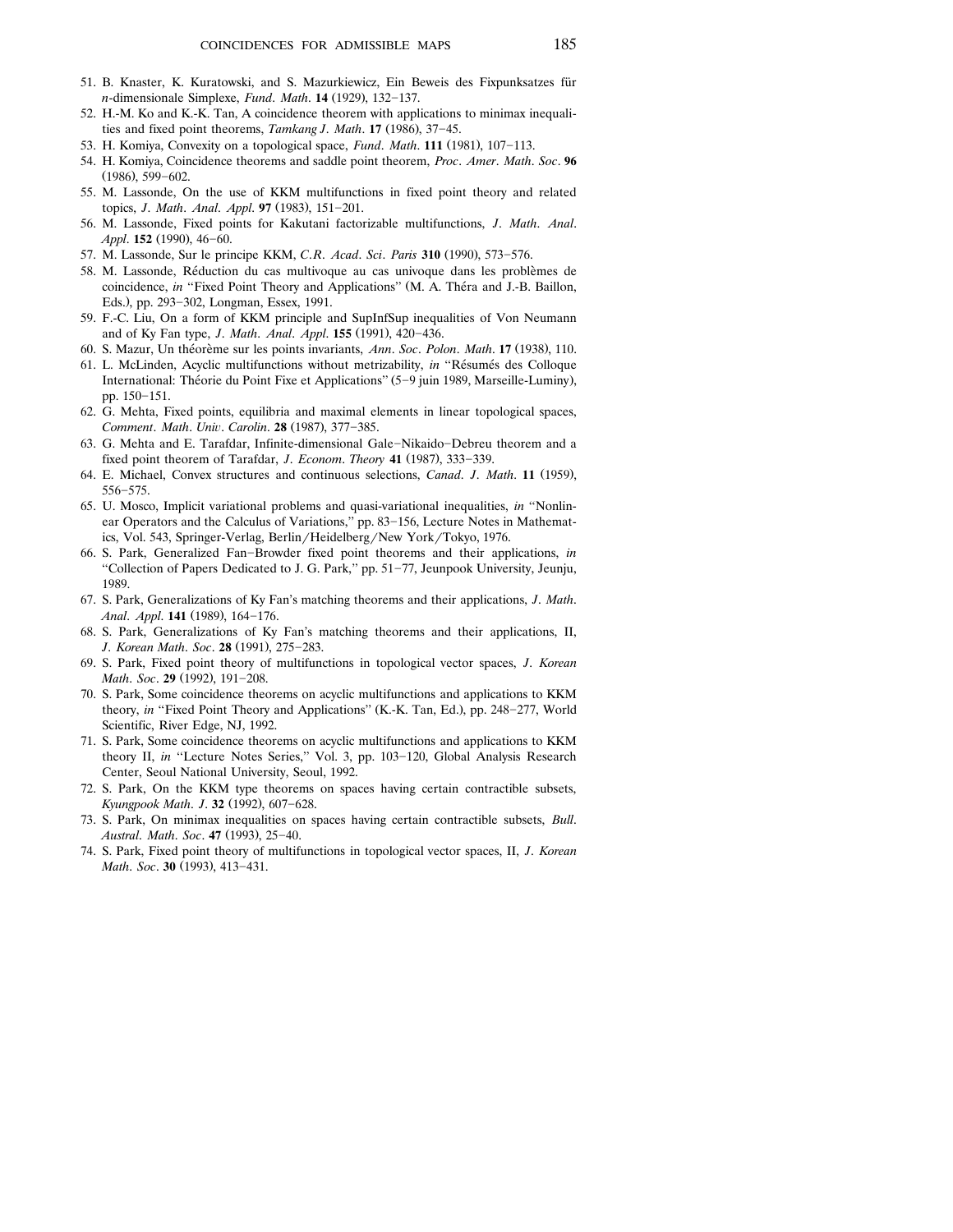- 75. S. Park, Coincidences of composites of admissible u.s.c. maps and applications, *C*.*R*. *Math. Rep. Acad. Sci. Canada* 15 (1993), 125-130.
- 76. S. Park, A unified approach to generalizations of the KKM type theorems related to acyclic maps, *Numer. Funct. Anal. Optim.* **15** (1994), 105-119.
- 77. S. Park, Foundations of the KKM theory via coincidences of composites of upper semicontinuous maps, *J. Korean Math. Soc.* 31 (1994), 493-519.
- 78. S. Park, Best approximation theorems for composites of upper semicontinuous maps, *Bull. Austral. Math. Soc.* 51 (1995), 263-272.
- 79. S. Park and H. Kim, Coincidences of composites of u.s.c. maps of *H*-spaces and applications, *J. Korean Math. Soc.* 32 (1995), 251-264.
- 80. S. Park and H. Kim, Admissible classes of multifunctions on generalized convex spaces, *Proc. Coll. Natur. Sci. Seoul National University* 18 (1993), 1-21.
- 81. S. Park, S. P. Singh, and B. Watson, Some fixed point theorems for composites of acyclic maps, Proc. Amer. Math. Soc. 121 (1994), 1151-1158.
- 82. L. Pasicki, Three fixed point theorems, *Bull. Acad. Polon. Sci.* 28 (1980), 173-175.
- 83. L. Pasicki, Retracts in metric spaces, *Proc. Amer. Math. Soc.* **78** (1980), 595-600.
- 84. L. Pasicki, A fixed point theory for multi-valued mappings, *Proc*. *Amer*. *Math*. *Soc*. **83**  $(1981)$ , 781-789.
- 85. M. J. Powers, Lefschetz fixed point theorems for a new class of multi-valued maps, *Pacific J. Math.* **42** (1972), 211-220.
- 86. J. Schauder, Zur Theorie stetiger Abbildungen in Funktionalräumen, Math. Z. 26  $(1927)$ ,  $47-65$ .
- 87. J. Schauder, Der Fixpunktsatz in Funktionalräumen, *Studia Math.* 2 (1930), 171-180.
- 88. V. M. Sehgal, S. P. Singh, and J. H. M. Whitfield, KKM-maps and fixed point theorems, *Indian J. Math.* **32** (1990). 289-296.
- 89. S. Sessa, Some remarks and applications of an extension of a lemma of Ky Fan, *Comment. Math. Univ. Carolin.* **29** (1988), 567-575.
- 90. N. Shioji, A further generalization of the Knaster-Kuratowski-Mazurkiewicz theorem, *Proc. Amer. Math. Soc.* 111 (1991), 187-195.
- 91. S. Simons, Two-function minimax theorems and variational inequalities for functions on compact and noncompact sets, with some comments on fixed-point theorems, *Proc*. *Symp. Pure Math. Amer. Math. Soc.* 45 (1986), 377-392.
- 92. S. Simons, Cyclical coincidences of multivalued maps, *J. Math. Soc. Japan* 38 (1986), 515-525.
- 93. S. Simons, An existence theorem for quasiconcave functions with applications, *Nonlinear Anal.* **10** (1986), 1133-1152.
- 94. Singbal, Generalized form of Schauder-Tychonoff's fixed-point principle, *in* ''Lectures on Some Fixed-Point Theorems of Functional Analysis" (F. F. Bonsall), mimeographed notes, Tata Institute, Bombay, 1962.
- 95. E. Sperner, Neuer Beweis für die Invarianz der Dimensionszahl und des Gebietes, *Abh. Math. Sem. Univ. Hamburg* **6** (1928), 265-272.
- 96. W. Takahashi, Nonlinear variational inequalities and fixed point theorems, *J*. *Math*. *Soc*. Japan 28 (1976), 168-181.
- 97. W. Takahashi, Fixed point, minimax, and Hahn-Banach theorems, *Proc. Symp. Pure Math. Amer. Math. Soc.* 45 (1986), Pt. 2, 419-427.
- 98. E. Tarafdar, On nonlinear variational inequalities, *Proc. Amer. Math. Soc.* 67 (1977), 95-98.
- 99. E. Tarafdar, On minimax principles and sets with convex sections, *Publ*. *Math*. *Debrecen* **29** (1982), 219-226.